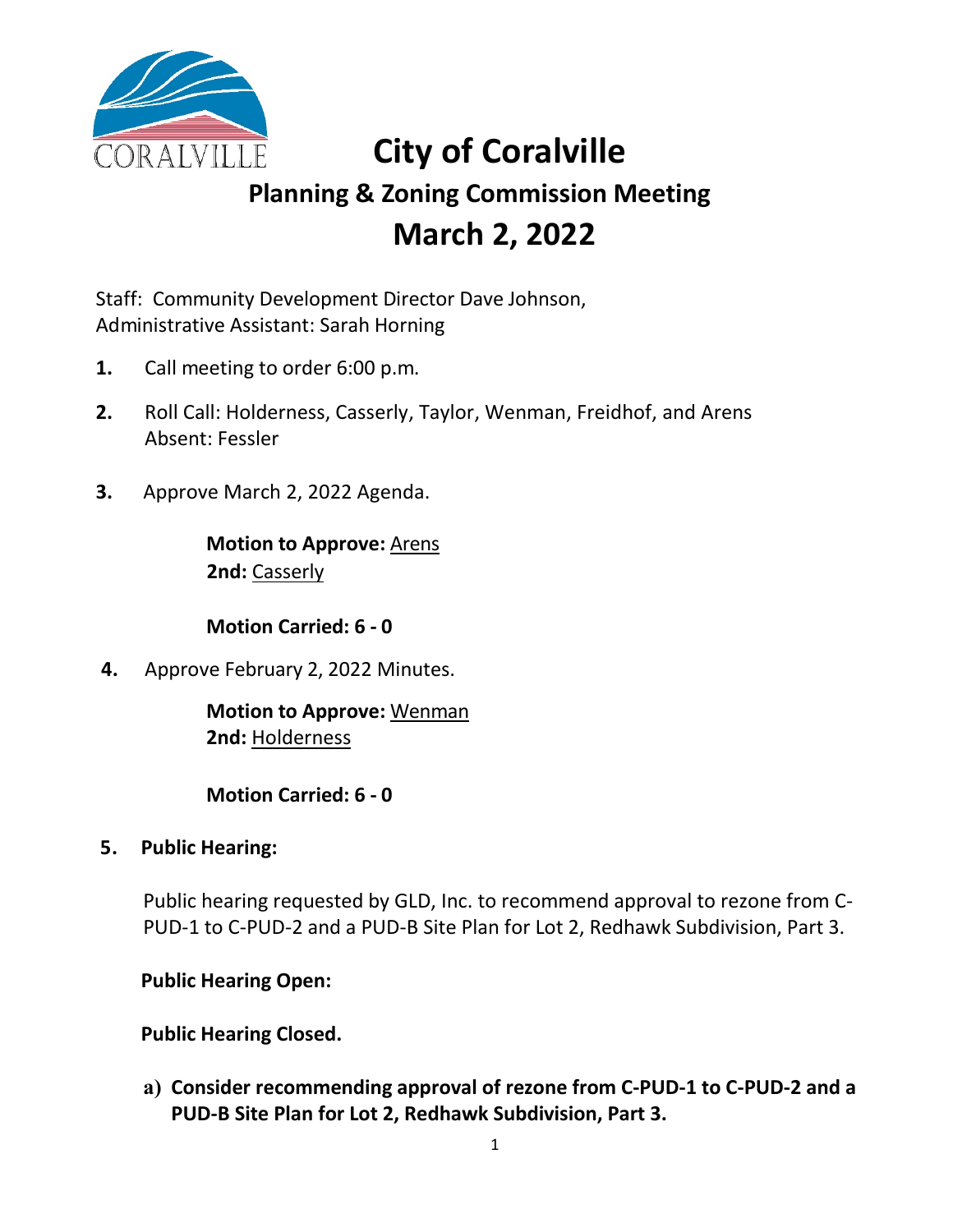**Motion to Approve: 1st:** Arens **2nd:** Freidhof

#### **Discussion:**

Staff member Dave Johnson stated this project is located within the West Land Use Area and calls for two multi-tenant buildings. Each building will be 7,311 sq. ft. and includes a total of 131 parking spaces, which surpasses the current requirements in place for parking. The plan calls for three bio-retention cells for storm water management and the buildings will be comprised of mostly brick, stone and glass. Johnson also stated that city staff has reviewed the plan and finds it in accordance with the West Land Use Area Master Plan and applicable City Code.

# **Roll Call Vote**

| Holderness - Aye       | Wenman - Aye   |
|------------------------|----------------|
| <u> Casserly</u> - Aye | Freidhof - Aye |
| <u>Arens</u> - Aye     | Taylor - Aye   |

**Motion Carried: 6 - 0**

**b) Vote to recommend approval of a PUD-B Site Plan for Lot 2, Redhawk Subdivision, Part 3.**

**Roll Call Vote** Holderness - Aye Wenman - Aye Casserly - Aye Freidhof - Aye Arens - Aye Taylor - Aye

**Motion Carried: 6 – 0**

#### **6. Public Hearing:**

Requested by Forevergreen Development, LLC to recommend approval of a PUD-B Site Plan for Forevergreen Heights Phase 2.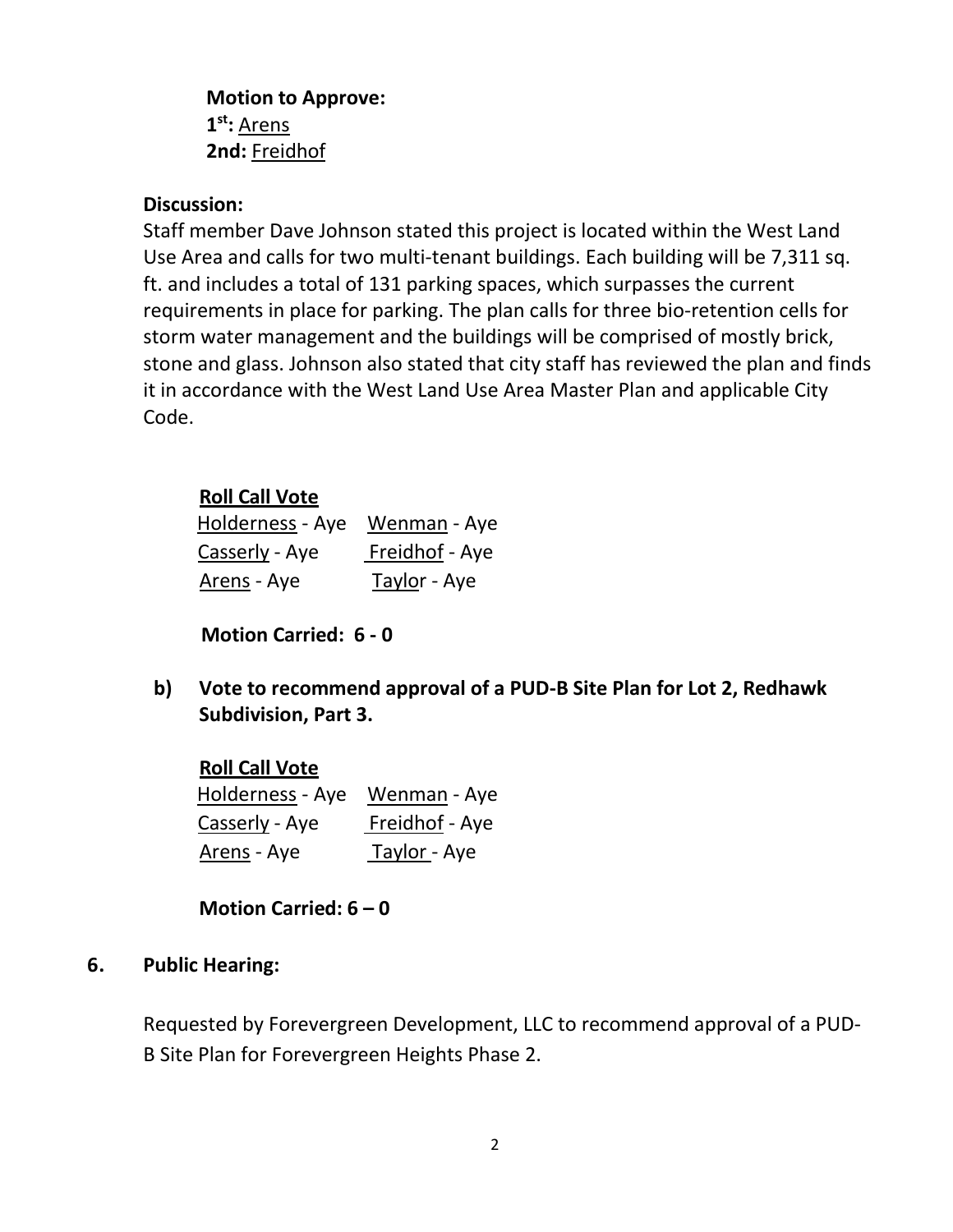### **Public Hearing Open:**

# **Public Hearing Closed.**

**Motion to Approve: 1st:** Arens **2nd:** Holderness

#### **Discussion:**

Matt Adam, Forevergreen Development, LLC, stated that this is the second phase of the Forevergreen Heights Development and that the goal is to have infrastructure in place by the Summer of 2022 and to have about 70 houses available by fall of 2022. There are plans to come back to the City of Coralville in 2023 and submit plans for a third phase of this development.

Commission member Eve Casserly noted that there were many mature trees on that land prior to construction and asked if any had been saved. Adam stated that they were able to keep a large number of them in place during construction.

Staff member Dave Johnson stated that the plans for this phase call for singlefamily housing and includes a designated play area, ball fields and a large stormwater wetland that will encompass several thousand species of plants. Johnson also noted that a traffic study was done and determined that the proposed area will be able to handle the anticipated traffic flow and roundabouts will be installed along North Liberty Road to aid with this.

Commission member Brad Freidhof stated that he is pleased with the diversity of the plants selected for the wetland area and said that it will complement the green space that is located across from it. He stated the proposed wetland and the planned tree population will have a calming effect on the traffic associated with Dubuque St. Freidhof asked if the tree species selected for phase two are the same as in phase one? Adam stated that they are. Freidhof expressed concern over this and stated that more tree species diversity would be helpful in the future, noting that if one species is compromised by disease that it could potentially wipe out a large percentage of them in one area. Adam stated that they would be open to re-visiting tree options in the future phases.

Staff member Johnson stated that staff is recommending design alternatives 3 and 4 for the home packages. He explained Phase 1 was approved for design options 1 and 2 which are closer to the base material packages. He stated alternatives 3 and 4 include more masonry and are more reflective of design